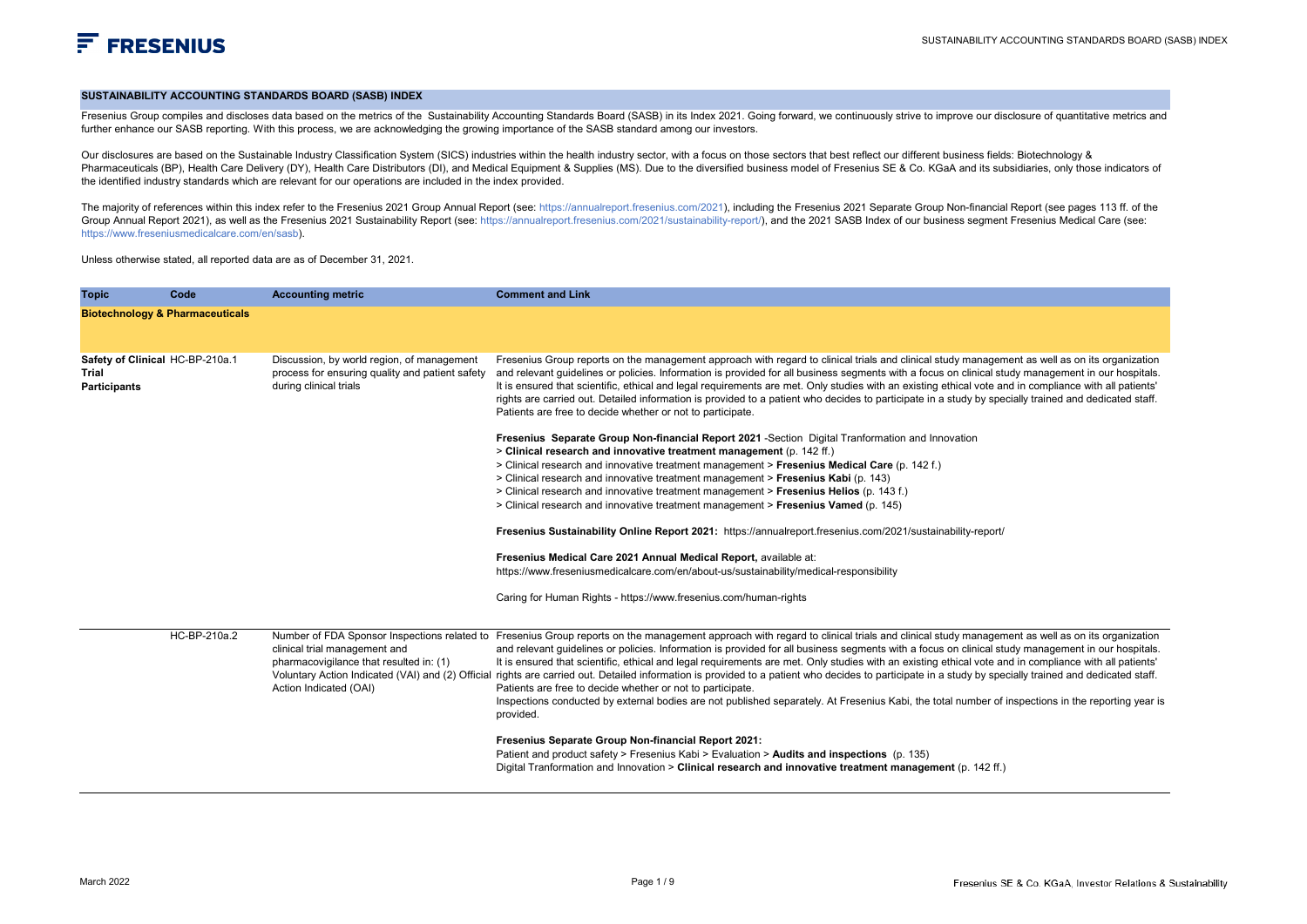|                                    | HC-BP-210a.3                   | in developing countries                                                                                                                                                              | Total amount of monetary losses as a result of All relevant legal proceedings and related financial affects are disclosed in our<br>legal proceedings associated with clinical trials Fresenius Group Annual Report 2021 - Note 30: Commitments and contingencies (p. 342 ff.)                                                                                                                                                                                                                                                                                                                 |
|------------------------------------|--------------------------------|--------------------------------------------------------------------------------------------------------------------------------------------------------------------------------------|------------------------------------------------------------------------------------------------------------------------------------------------------------------------------------------------------------------------------------------------------------------------------------------------------------------------------------------------------------------------------------------------------------------------------------------------------------------------------------------------------------------------------------------------------------------------------------------------|
| Access to<br><b>Medicines</b>      | HC-BP-240a.1                   | Description of actions and initiatives to<br>promote access to health care products for<br>priority diseases and in priority countries as<br>defined by the Access to Medicine Index | Fresenius Separate Group Non-financial Report 2021<br>> Access to health care and medicine (p. 121 ff.)<br>> Health care delivery during the COVID-19 pandemic (p. 125 ff.)                                                                                                                                                                                                                                                                                                                                                                                                                    |
|                                    | HC-BP-240a.2                   | List of products on the WHO List of<br>Prequalified Medicinal Products as part of its<br>Prequalification of Medicines Programme<br>(PQP)                                            | Fresenius has one product on the WHO List of Prequalified Medicinal Products as of the reporting year 2021:<br>Fresenius Kabi is listed as diluent supplier for BioNtech Tozinameran - COVID-19 mRNA vaccine (nucleoside modified) - COMIRNATY®<br>See WHO - Prequalification of Medical Products: https://extranet.who.int/pqweb/search?search_api_views_fulltext=Fresenius                                                                                                                                                                                                                   |
| <b>Drug Safety</b>                 | HC-BP-250a.1                   | List of products listed in the Food and Drug<br>Administration's (FDA) MedWatch Safety<br>Alerts for Human Medical Products database                                                 | MedWatch: The FDA Safety Information and Adverse Event Reporting Program:<br>https://www.fda.gov/safety/medwatch-fda-safety-information-and-adverse-event-reporting-program                                                                                                                                                                                                                                                                                                                                                                                                                    |
|                                    | HC-BP-250a.2                   | Number of fatalities associated with products<br>as reported in the FDA Adverse Event<br><b>Reporting System</b>                                                                     | FDA Adverse Event Reporting System (FAERS) Public Dashboard:<br>https://fis.fda.gov/sense/app/d10be6bb-494e-4cd2-82e4-0135608ddc13/sheet/7a47a261-d58b-4203-a8aa-6d3021737452/state/analysis                                                                                                                                                                                                                                                                                                                                                                                                   |
|                                    | HC-BP-250a.3                   | Number of recalls issued, total units recalled                                                                                                                                       | Fresenius Group does not report on the numbers of recalls or total units recalled, currently. It is our aim to act fast and proactively concerning<br>recall execution in order to minimize potential risks for patients. The recalls are discussed and agreed on beforehand with the respective<br>authority. For information on our approach towards recalls, see:<br>Fresenius Separate Group Non-financial Report 2021 - Well being of the patient<br>> Patient and product safety > Fresenius Medical Care > Handling product complaints (p. 132)                                         |
|                                    |                                |                                                                                                                                                                                      | > Patient and product safety > Fresenius Kabi > <b>Product risk management</b> (p. 133)                                                                                                                                                                                                                                                                                                                                                                                                                                                                                                        |
|                                    | HC-BP-250a.5/ HC-<br>MS-250a.4 | Number of FDA enforcement actions taken in<br>response to violations of current Good<br>Manufacturing Practices (cGMP), by type                                                      | We report on inspections and enforcement actions taken, if material for the operating business, in our quarterly and annual reports.<br>Fresenius Group Annual Report 2021 - Risk Management (p. 95 ff)                                                                                                                                                                                                                                                                                                                                                                                        |
|                                    |                                |                                                                                                                                                                                      | Fresenius Group Non-financial Report 2021 - Well being of the patient > Patient and product safety<br>> Fresenius Medical Care > Evaluation > Audits (p. 132)<br>> Fresenius Kabi > Evaluation > Audits and inspections (p. 135)                                                                                                                                                                                                                                                                                                                                                               |
| Counterfeit<br><b>Drugs</b>        | HC-BP-260a.1/ HC-<br>DI-260a.1 | Description of methods and technologies used<br>to maintain traceability of products throughout<br>the supply chain and prevent counterfeiting                                       | Fresenius Medical Care: https://fmcna.com/company/corporate-responsibility/compliance/<br>Fresenius Kabi:<br>Fresenius Separate Group Non-financial Report 2021:<br>> Well being of the patient > Patient and product safety > Fresenius Kabi > Labeling and product information (p. 133 f.)<br>> Digital Tranformation and Innovation > Digitaliziation and innovation in the business segments > Fresenius Kabi > Progress and measures in<br>2021 (p. 146)<br>Fresenius Kabi Drug Supply Chain Security Act (DSCSA): https://www.fresenius-kabi.com/us/drug-supply-chain-security-act-dscsa |
| <b>Ethical</b><br><b>Marketing</b> | HC-BP-270a.1/ HC-<br>MS-270a.1 | Total amount of monetary losses as a result of<br>legal proceedings associated with false<br>marketing claims                                                                        | All relevant legal proceedings and related financial affects are disclosed in our Fresenius 2021 Group Annual Report - Note 30: Commitments<br>and contingencies (p. 342 ff.)                                                                                                                                                                                                                                                                                                                                                                                                                  |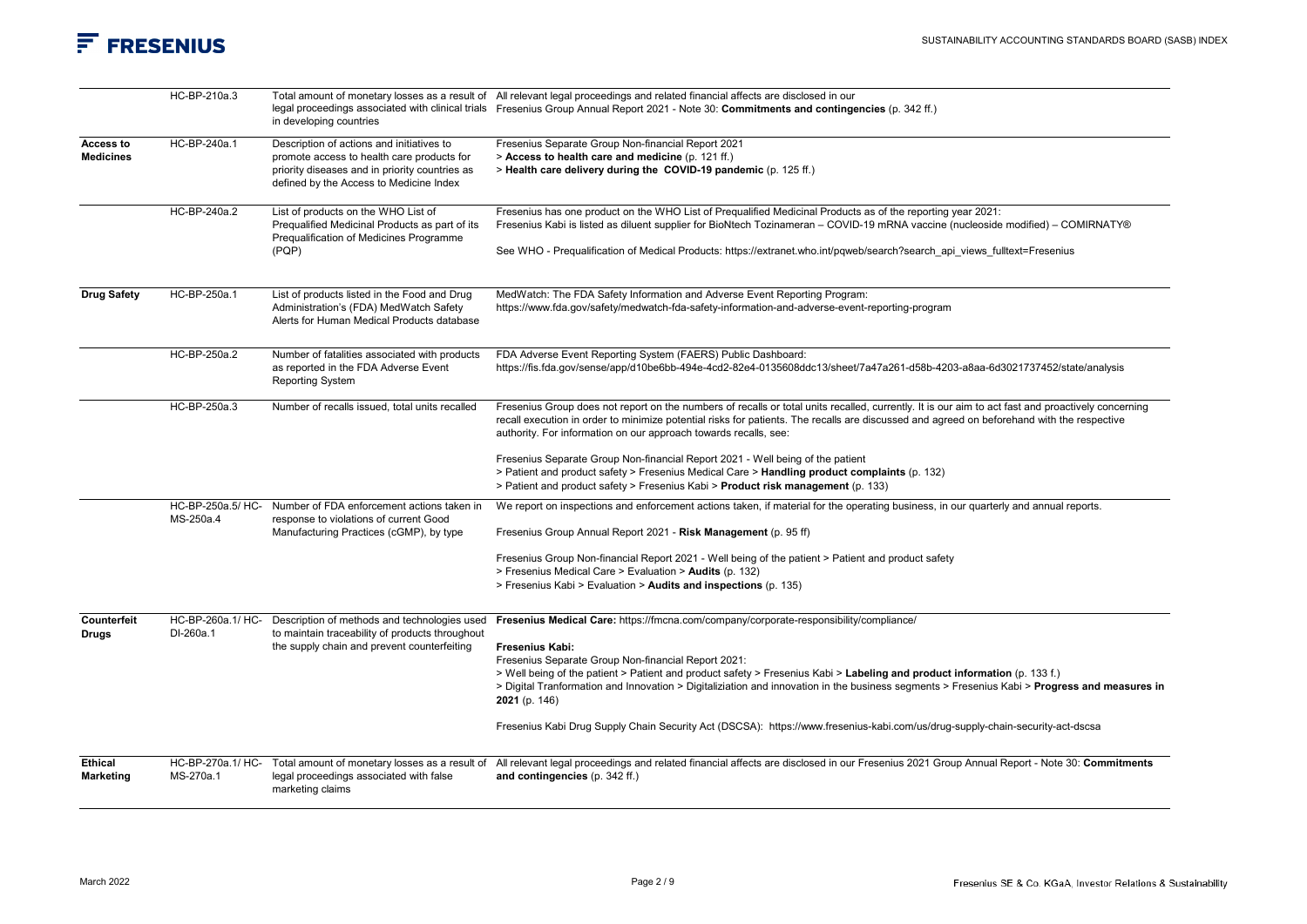|                                           | MS-270a.2                                                        | HC-BP-270a.2/HC- Description of code of ethics governing<br>promotion of off-label use of products                                                         | Fresenius Medical Care: https://www.freseniusmedicalcare.com/fileadmin/data/com/pdf/About_us/Compliance/CoC/FME_CoC_English.pdf                                                                                                                                                         |
|-------------------------------------------|------------------------------------------------------------------|------------------------------------------------------------------------------------------------------------------------------------------------------------|-----------------------------------------------------------------------------------------------------------------------------------------------------------------------------------------------------------------------------------------------------------------------------------------|
|                                           |                                                                  |                                                                                                                                                            | <b>Fresenius Kabi:</b><br>https://www.fresenius-kabi.com/us/documents/Code-of-Conduct-Fresenius-Kabi-USA.pdf                                                                                                                                                                            |
|                                           |                                                                  |                                                                                                                                                            | Fresenius Separate Group Non-financial Report 2021 - Well being of the patient > Patient and product safety > Fresenius Kabi > Labeling and<br>product information (p. 133 f.)                                                                                                          |
| Employee<br>Recruitment,<br>Development & | HC-BP-330a.1                                                     | Discussion of talent recruitment and retention<br>efforts for scientists and research and<br>development personnel                                         | Only 1% of the Group employees are engaged in Research and Development, because we do not conduct basic research. Thus, there are no<br>additional efforts to recruit or retent scientist and research development personnel. For overarching measures, please see:                     |
| Retention                                 |                                                                  |                                                                                                                                                            | Fresenius 2021 Group Management Report - Research and Development (p. 51)                                                                                                                                                                                                               |
|                                           |                                                                  |                                                                                                                                                            | Fresenius Separate Group Non-financial Report 2021 - Employees<br>> Working conditions, recruitment, and employee participation (p. 154 ff.)<br>> Employee development (p. 165 ff.)                                                                                                     |
|                                           | HC-BP-330a.2                                                     | (1) Voluntary and (2) involuntary turnover rate<br>for: (a) executives/senior managers, (b)<br>midlevel managers, (c) professionals, and (d)<br>all others | Fresenius discloses the voluntary turnover for each business segment and for the Group per region, but not as a break-down for management<br>levels. We aim to improve the reporting scope on recuritment data going forward and assess internally to add further KPIs for this aspect. |
|                                           |                                                                  |                                                                                                                                                            | Fresenius Separate Group Non-financial Report 2021 > Employees > Working conditions, recruitment, and employee participation > Evaluation<br>$(p. 162 \text{ ff.})$                                                                                                                     |
|                                           |                                                                  |                                                                                                                                                            | Voluntary turnover by region (reporting started in 2021):<br>https://annualreport.fresenius.com/2021/sustainability-report/employees/working-conditions-recruitment-and-employee-participation/                                                                                         |
| <b>Supply Chain</b><br>Management         | HC-BP-430a.1                                                     | suppliers' facilities participating in the Rx-360<br>International Pharmaceutical Supply Chain                                                             | Percentage of (1) entity's facilities and (2) Tier I Fresenius Group aims to further improve the reporting and transparency provided on supply chain management in the Fresenius Group Non-<br>financial report, i.e. if there are audit programs of relevance for Fresenius Group.     |
|                                           |                                                                  | Consortium audit program or equivalent<br>thirdparty audit programs for integrity of supply<br>chain and ingredients                                       | Fresenius Separate Group Non-financial Report 2021:<br>Supply Chain > Progress and measures 2021 > Supplier evaluation (p. 197 ff.)                                                                                                                                                     |
|                                           | Business Ethics HC-BP-510a.1/ HC-<br>DI-510a.2/ HC-MS-<br>510a.1 | Total amount of monetary losses as a result of<br>legal proceedings associated with corruption<br>and bribery                                              | All relevant legal proceedings and related financial affects are disclosed in our Fresenius 2021 Group Annual Report - Note 30: Commitments<br>and contingencies (p. 342 ff.)                                                                                                           |
|                                           | HC-BP-510a.2/ HC-<br>MS-510a.2                                   | Description of code of ethics governing<br>interactions with health care professionals                                                                     | Fresenius Separate Group Non-financial Report 2021 - Compliance and integrity > Compliance > Guidelines and regulations (p.183ff.)<br>Fresenius Group Compliance: https://www.fresenius.com/compliance                                                                                  |
|                                           |                                                                  |                                                                                                                                                            | Fresenius Medical Care: see the business segments' website: www.freseniusmedicalcare.com<br>https://www.freseniusmedicalcare.com/en/about-us/compliance/compliance-overview<br>https://www.freseniusmedicalcare.com/fileadmin/data/com/pdf/About us/Compliance/CoC/FME CoC English.pdf  |
|                                           |                                                                  |                                                                                                                                                            | Fresenius Kabi: see the business segments' website: www.fresenius-kabi.com<br>https://www.fresenius-kabi.com/responsibilities/compliance<br>https://www.fresenius-kabi.com/us/documents/Code-of-Conduct-Fresenius-Kabi-USA.pdf                                                          |
|                                           |                                                                  |                                                                                                                                                            | Fresenius Vamed: https://www.vamed.com/en/company/compliance                                                                                                                                                                                                                            |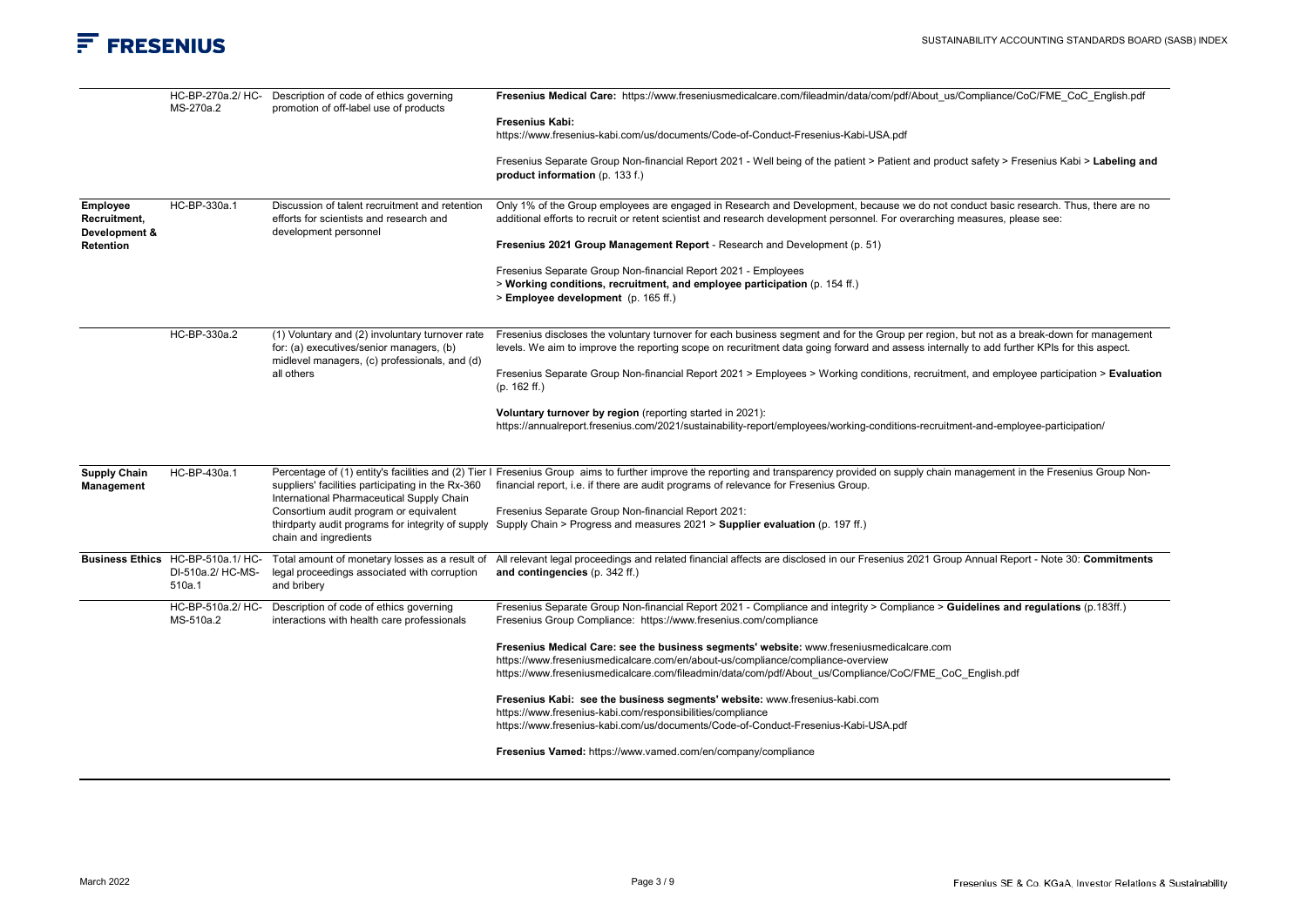| Activity metrics HC-BP-000.A                                    |                    | Number of patients treated                                                                                                                                 | Fresenius Helios discloses the number of patients treated in hospitals and as outpatients.<br>Fresenius Group Annual Report 2021 - Business segments > Fresenius Helios (p. 14)                                                                                                                                                                                                                                                                                                             |
|-----------------------------------------------------------------|--------------------|------------------------------------------------------------------------------------------------------------------------------------------------------------|---------------------------------------------------------------------------------------------------------------------------------------------------------------------------------------------------------------------------------------------------------------------------------------------------------------------------------------------------------------------------------------------------------------------------------------------------------------------------------------------|
|                                                                 |                    |                                                                                                                                                            | Fresenius Medical Care treats more then 345,000 patients in its various dialysis clinics.<br>Fresenius Group Management Report 2021 - Fundamental information about the Group > The Group's business model (p. 38)                                                                                                                                                                                                                                                                          |
|                                                                 | <b>HC-BP-000.B</b> | Number of drugs (1) in portfolio and (2) in<br>research and development (Phases 1-3)                                                                       | We report in our biosimilar product segment on the clinical trials performed on product candidates:<br>Fresenius 2021 Group Management Report - Research and Development > Fresenius Kabi (p. 53 f.)                                                                                                                                                                                                                                                                                        |
|                                                                 |                    |                                                                                                                                                            | For our healthcare product portfolio please see:<br>Fresenius 2021 Group Management Report - Research and Development (p. 51 ff.)                                                                                                                                                                                                                                                                                                                                                           |
| <b>Health Care Delivery</b>                                     |                    |                                                                                                                                                            |                                                                                                                                                                                                                                                                                                                                                                                                                                                                                             |
| Energy<br><b>Management</b>                                     | HC-DY-130a.1       | electricity, (3) percentage renewable                                                                                                                      | (1) Total energy consumed, (2) percentage grid Fresenius Separate Group Non-financial Report 2021:<br>Environment > Climate protection - energy and emissions > Evaluation (p. 213 ff.)                                                                                                                                                                                                                                                                                                     |
|                                                                 |                    |                                                                                                                                                            | (1) Conversion: Fresenius Group reports the total energy consumption in MWh. Converted into GJ, Fresenius Group consumed 21,011,815.11<br>GJ in 2021 (5.8 million MWh).<br>$(2)$ 37%<br>(3) 2% of total energy consumption                                                                                                                                                                                                                                                                  |
|                                                                 |                    |                                                                                                                                                            | SASB Index Fresenius Medical Care 2021: https://www.freseniusmedicalcare.com/en/sasb                                                                                                                                                                                                                                                                                                                                                                                                        |
| Waste<br><b>Management</b>                                      | HC-DY-150a.1       | Total amount of medical waste, percentage (a)<br>incinerated, (b) recycled or treated, and (c)<br>landfilled                                               | Fresenius Group aims to improve the reporting scope on waste management going forward. In 2021, we started providing information on<br>hazardous and non-hazardous waste (Fresenius Helios) in relation to hospital beds in our Sustainability online report. We further provide the<br>share of hazardous and non-hazardous waste in our German acute care hospitals.                                                                                                                      |
|                                                                 |                    |                                                                                                                                                            | Fresenius Separate Group Non-financial Report 2021 - Environment > Waste and recycling management (p. 208 ff.)<br>https://annualreport.fresenius.com/2021/sustainability-report/environment/waste-and-recycling-management/                                                                                                                                                                                                                                                                 |
|                                                                 | HC-DY-150a.2       | Total amount of: (1) hazardous and (2)<br>nonhazardous pharmaceutical waste,<br>percentage (a) incinerated, (b) recycled or<br>treated, and (c) landfilled | Fresenius Group aims to improve the reporting scope on waste management going forward. In 2021, we started providing quantitative<br>information on hazardous and non-hazardous waste for Fresenius Kabi and Fresenius Helios. For Fresenius Helios we report also waste in<br>relation to hospital beds in our Sustainability online report.                                                                                                                                               |
|                                                                 |                    |                                                                                                                                                            | Fresenius Separate Group Non-financial Report 2021 - Environment > Waste and recycling management (p. 208 ff.)<br>https://annualreport.fresenius.com/2021/sustainability-report/environment/waste-and-recycling-management/                                                                                                                                                                                                                                                                 |
| <b>Patient Privacy</b><br>& Electronic<br><b>Health Records</b> | HC-DY-230a.1       | Percentage of patient records that are<br>Electronic Health Records (EHR) that meet<br>"meaningful use" requirements                                       | Fresenius Helios started introducing a patient portal at its clinics in 2019. Patients can now access treatment documents such as diagnoses,<br>book appointments online, or attend video consultations at 50 German clinics, around the clock and from home. The portal can be accessed via<br>the websites of the respective clinics. In 2021, the patient portal recorded 130,000 registered users, 300,000 documents exchanged via the portal<br>and nearly 85,000 online appointments. |
|                                                                 |                    |                                                                                                                                                            | A digital patient file (electronic patient file - EPF) with doctor's letters, findings, and complete clinical imaging is available at the majority of<br>workstations in the clinics. By 2022, other medical data such as nursing documentation and medication will also be<br>available in the digital patient file at Fresenius Helios.<br>Portal and EPFs are not listed in the Certified Health IT Product List as all applicable locations are based in Germany.                       |
|                                                                 |                    |                                                                                                                                                            | Fresenius Group Non-financial Report 2021 - Digital transformation and innovation > Digitalization and innovation (p. 147f.)                                                                                                                                                                                                                                                                                                                                                                |
|                                                                 | HC-DY-230a.2       | Description of policies and practices to secure<br>customers' protected health information (PHI)<br>records and other personally identifiable              | Fresenius Separate Group Non-financial Report 2021:<br>Compliance and Integrity > Compliance> Transparency in the health care sector (p. 185 f.)<br>Compliance and Integrity > Data protection (p. 188 ff.)                                                                                                                                                                                                                                                                                 |
|                                                                 |                    | information (PII)                                                                                                                                          | SASB Index Fresenius Medical Care 2021: https://www.freseniusmedicalcare.com/en/sasb                                                                                                                                                                                                                                                                                                                                                                                                        |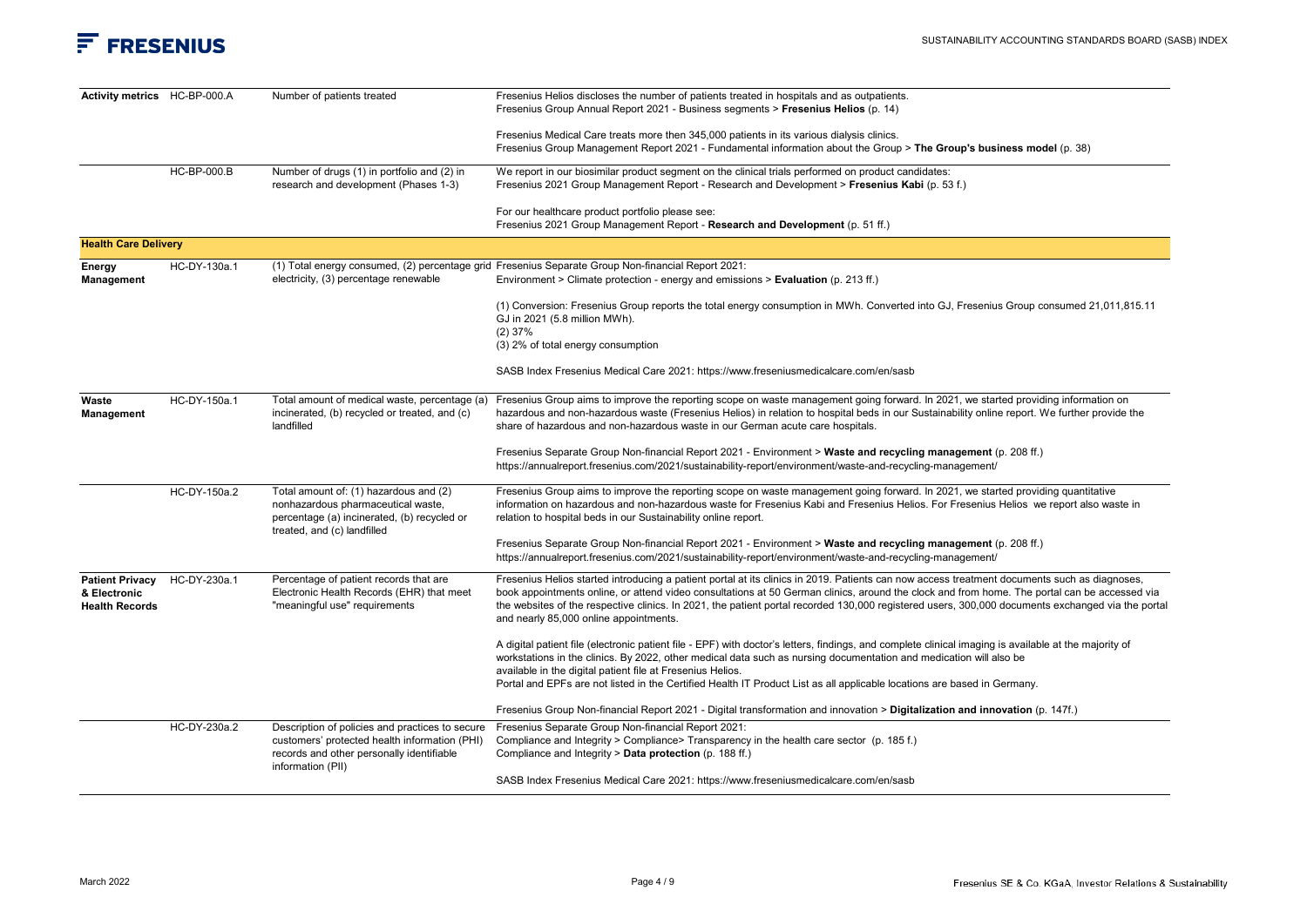

| HC-DY-230a.3                                                            | (1) Number of data breaches, (2) percentage<br>involving (a) personally identifiable information<br>(PII) only and (b) protected health information<br>(PHI), (3) number of customers affected in<br>each category, (a) PII only and (b) PHI2 | In 2021, Fresenius received 659 reports on data protection via compliance reporting channels. However, we do not publish the total number of<br>data breaches.<br>Fresenius Separate Group Non-financial Report 2021:<br>Compliance and Integrity > Compliance> Evaluation > Reports in 2021 (p. 187f.)<br>SASB Index Fresenius Medical Care 2021: https://www.freseniusmedicalcare.com/en/sasb                                                                                                                                                                                                                                                                                                                                                                                                                                                                                                                                                                       |
|-------------------------------------------------------------------------|-----------------------------------------------------------------------------------------------------------------------------------------------------------------------------------------------------------------------------------------------|-----------------------------------------------------------------------------------------------------------------------------------------------------------------------------------------------------------------------------------------------------------------------------------------------------------------------------------------------------------------------------------------------------------------------------------------------------------------------------------------------------------------------------------------------------------------------------------------------------------------------------------------------------------------------------------------------------------------------------------------------------------------------------------------------------------------------------------------------------------------------------------------------------------------------------------------------------------------------|
| HC-DY-230a.4                                                            | legal proceedings associated with data security and contingencies (p. 342 ff.)<br>and privacy                                                                                                                                                 | Total amount of monetary losses as a result of All relevant legal proceedings and related financial affects are disclosed in our Fresenius 2021 Group Annual Report - Note 30: Commitments                                                                                                                                                                                                                                                                                                                                                                                                                                                                                                                                                                                                                                                                                                                                                                            |
|                                                                         |                                                                                                                                                                                                                                               | SASB Index Fresenius Medical Care 2021: https://www.freseniusmedicalcare.com/en/sasb                                                                                                                                                                                                                                                                                                                                                                                                                                                                                                                                                                                                                                                                                                                                                                                                                                                                                  |
| Access for Low- HC-DY-240a.2<br><b>Income Patients</b>                  | Amount of Medicare Disproportionate Share<br>Hospital (DSH) adjustment payments received                                                                                                                                                      | Fresenius 2021 Group Annual Report - Risk Management > Risks in health care sector > Financing of health care and reimbursement<br>systems $(p. 101 f.)$                                                                                                                                                                                                                                                                                                                                                                                                                                                                                                                                                                                                                                                                                                                                                                                                              |
|                                                                         |                                                                                                                                                                                                                                               | SASB Index Fresenius Medical Care 2021: https://www.freseniusmedicalcare.com/en/sasb                                                                                                                                                                                                                                                                                                                                                                                                                                                                                                                                                                                                                                                                                                                                                                                                                                                                                  |
| Quality of Care & HC-DY-250a.1<br><b>Patient</b><br><b>Satisfaction</b> | Average Hospital Value-Based Purchasing<br>Total Performance Score and domain score,<br>across all facilities                                                                                                                                 | We do not operate hospitals in the United States, only dialysis clinics. Consequently, this indicator is not relevant for us. General information on<br>patient satisfaction can be found in the<br>Fresenius Separate Group Non-financial Report 2021, section Well-being of the patient, see:<br>Fresenius Medical Care > Patient satisfaction (p. 131)<br>Fresenius Helios > Patient satisfaction measurement and grievance processes (p. 138)<br>Fresenius Vamed > Measurement of patient satisfaction and grievance processes (p. 140 f.)<br>SASB Index Fresenius Medical Care 2021: https://www.freseniusmedicalcare.com/en/sasb                                                                                                                                                                                                                                                                                                                                |
| HC-DY-250a.2                                                            | Number of Serious Reportable Events (SREs)<br>as defined by the National Quality Forum<br>(NGF)                                                                                                                                               | Fresenius Group reports on serious reportable events with regard to treatments in hospitals and health care facilitities. The definition of Serious<br>Reportable Events (SREs) as defined by the U.S. National Quality Forum (NQF) is comparable to those defined by the regulatory provisions, for<br>example, in Germany, Spain and Latin America, where our business segments Fresenius Helios and Fresenius Vamed operate hospitals or<br>health care facilities. We provide information both on serious events as well as critical incidents in our Fresenius Group Non-financial Report<br>2021 and our Sustainability Online Report.<br><b>Fresenius Helios:</b>                                                                                                                                                                                                                                                                                              |
|                                                                         |                                                                                                                                                                                                                                               | Fresenius Group Non-financial Report 2021 - Well being of the patient > Patient and product safety > Fresenius Helios > Evaluation (p. 138)<br>https://annualreport.fresenius.com/2021/sustainability-report/well-being-of-the-patient/patient-and-product-safety/                                                                                                                                                                                                                                                                                                                                                                                                                                                                                                                                                                                                                                                                                                    |
| HC-DY-250a.3                                                            | Hospital-Acquired Condition (HAC) Score per<br>hospital                                                                                                                                                                                       | The U.S. Hospital-Acquired Condition (HAC) Score is not calculated for hospitals and health care facilities in the business segments Fresenius<br>Helios and Fresenius Vamed. However, we report on indicators in our hospitals and health care facilities which are comparable to those of the<br>HAC Score, such as MRSA infections. Overall, our evaluation of quality of care focuses on those indicators applicable to the respective<br>reimbursement scheme of the countries we operate:<br>Fresenius Separate Group Non-financial Report 2021 - Well being of the patient > Patient and product safety<br>> Fresenius Medical Care > Evaluation (p. 131 f.)<br>> Fresenius Kabi > Evaluation (p. 134 f.)<br>> Fresenius Helios > Hygiene management in hospitals (p. 136)<br>> Fresenius Helios > Evaluation (p. 137 ff.)<br>> Fresenius Vamed > Hygiene management in rehabilitation and nursing care (p. 140)<br>> Fresenius Vamed > Evaluation (p. 140 f.) |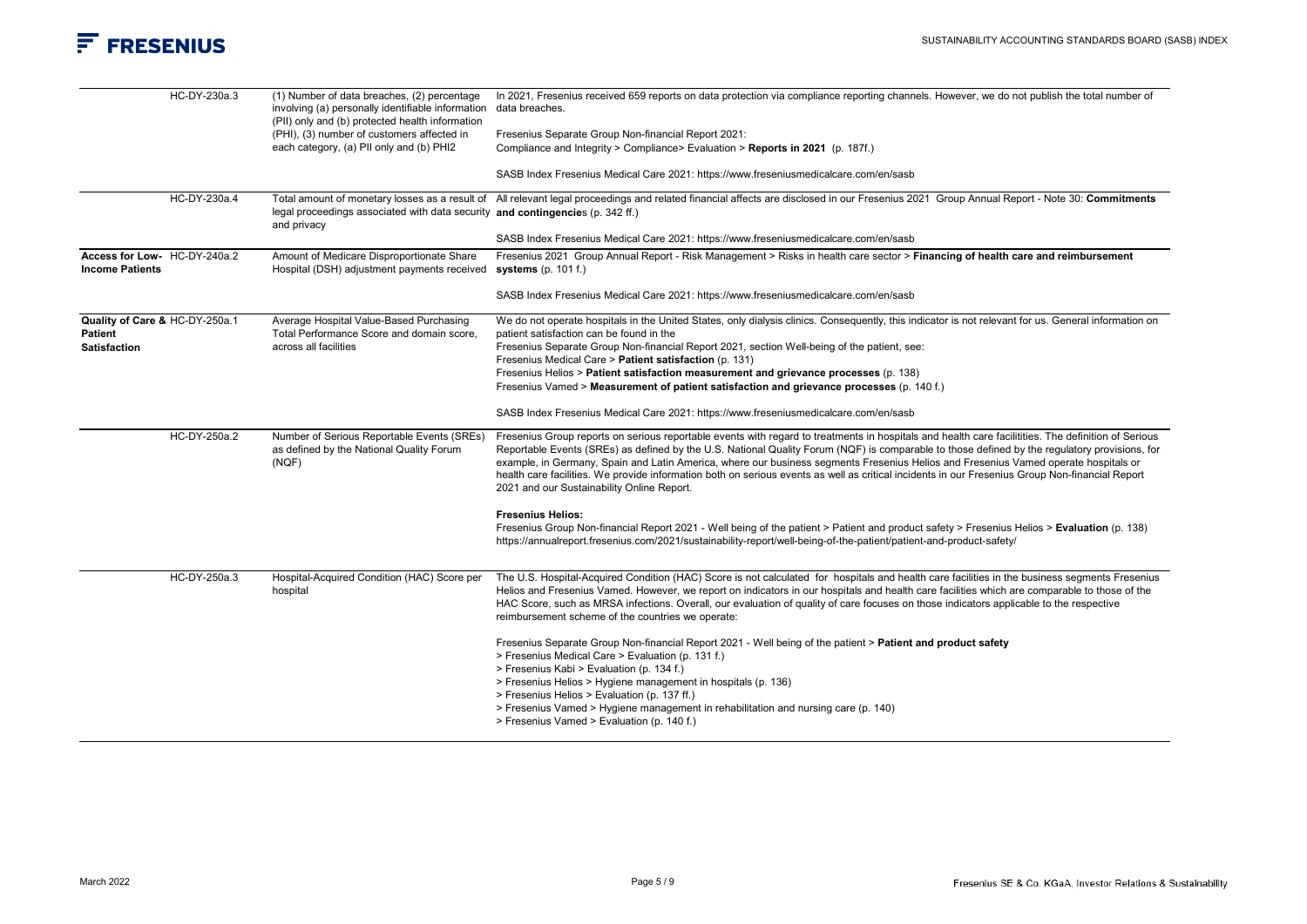|                                                               | HC-DY-250a.4 | Excess readmission ratio per hospital                                                                                                               | The 2010 Affordable Care Act (ACA) in the United States requires the U.S. Department of Health and Human Services (DHHS) to establish a<br>Hospital Readmissions Reduction Program (RRP) to reduce Inpatient Prospective Payment System (IPPS) payments to hospitals for excess<br>readmissions. (Source: https://www.hqinstitute.org/post/readmission-reduction-program)<br>This U.S. specific regulation does not apply to hospitals subject to other regulatory reimbursement schemes, for example, in Germany.<br>Therefore, we do not report this indicator for our acute care hospitals in Germany, Spain or Latin America.                                                                                                                                                                                                                                                                                                                                                                                                                                                                                                                                                                                                                                                                                                                                                                                                   |
|---------------------------------------------------------------|--------------|-----------------------------------------------------------------------------------------------------------------------------------------------------|-------------------------------------------------------------------------------------------------------------------------------------------------------------------------------------------------------------------------------------------------------------------------------------------------------------------------------------------------------------------------------------------------------------------------------------------------------------------------------------------------------------------------------------------------------------------------------------------------------------------------------------------------------------------------------------------------------------------------------------------------------------------------------------------------------------------------------------------------------------------------------------------------------------------------------------------------------------------------------------------------------------------------------------------------------------------------------------------------------------------------------------------------------------------------------------------------------------------------------------------------------------------------------------------------------------------------------------------------------------------------------------------------------------------------------------|
|                                                               |              |                                                                                                                                                     | Information on our relevant hospitals markets and reimbursement are provided in our Annual Report 2021:                                                                                                                                                                                                                                                                                                                                                                                                                                                                                                                                                                                                                                                                                                                                                                                                                                                                                                                                                                                                                                                                                                                                                                                                                                                                                                                             |
|                                                               |              |                                                                                                                                                     | Fresenius 2021 Group Management Report - Economic Report > Health care industry (p. 59 ff.)                                                                                                                                                                                                                                                                                                                                                                                                                                                                                                                                                                                                                                                                                                                                                                                                                                                                                                                                                                                                                                                                                                                                                                                                                                                                                                                                         |
|                                                               |              |                                                                                                                                                     | Information on our programs on quality of care are provided for each business segment:<br>Fresenius Group Separate Non-financial Report 2021 - Well being of the patient > Patient and product safety (p. 127 ff.)                                                                                                                                                                                                                                                                                                                                                                                                                                                                                                                                                                                                                                                                                                                                                                                                                                                                                                                                                                                                                                                                                                                                                                                                                  |
| Management of HC-DY-260a.1<br>Controlled<br><b>Substances</b> |              | the number of prescriptions issued for<br>controlled substances                                                                                     | Description of policies and practices to manage At Fresenius Helios, we implemented measures to make antibiotic use transparent and safe. This is of high importance, because if for instance<br>an antibiotic is administered in insufficient doses or for too long, a resistance can develop. This makes it all the more important to provide<br>medical staff with comprehensive training and to take all safety precautions that contribute to successful treatment. Helios Germany is<br>establishing a comprehensive training programme for its doctors to combat multi-resistant pathogens: since 2019, doctors are trained as<br>antibiotic stewardship (ABS) specialists for each bed-managing department of our hospitals. In the coming years, a total of more than 600<br>doctors will be trained at Helios. The trained antibiotics advisors will then be able to advise their colleagues on the prescription of antibiotics.<br>Another aim of the measures is to review the use of antibiotics in the clinics. Anomalies in consumption are recorded in targeted reviews. In this<br>way, developments can be closely observed and analysed.<br>Fresenius Separate Group Non-financial Report 2021 - Well being of the patient > Patient and product safety > Fresenius Helios > Hygiene<br>management in hospitals (p. 136)<br>SASB Index Fresenius Medical Care 2021: https://www.freseniusmedicalcare.com/en/sasb |
|                                                               |              |                                                                                                                                                     | List of antibiotics and amount per antibiotic used in treatments overall and per clinic in Germany of Fresenius Helios - https://www.helios-<br>gesundheit.de/qualitaet/antibiotika/ (available in German language only)                                                                                                                                                                                                                                                                                                                                                                                                                                                                                                                                                                                                                                                                                                                                                                                                                                                                                                                                                                                                                                                                                                                                                                                                            |
| Employee Health HC-DY-320a.1<br>& Safety                      |              | (1) Total recordable incident rate (TRIR) and<br>(2) days away, restricted, or transferred<br>(DART) rate                                           | We disclose the lost time injury frequency rate (LTIRF) for Fresenius Kabi. It was 2.4 in 2021, an increase from 2.3 in 2020. Fresenius Helios is<br>planning to implement the LTIFR in future.                                                                                                                                                                                                                                                                                                                                                                                                                                                                                                                                                                                                                                                                                                                                                                                                                                                                                                                                                                                                                                                                                                                                                                                                                                     |
|                                                               |              |                                                                                                                                                     | Fresenius Separate Group Non-financial Report 2021 - Employees > Occupational health and safety<br>> Our ambitions (p. 172)<br>> Fresenius Kabi > Evaluation (p. 174)<br>> Fresenius Helios > Evaluation (p. 176)                                                                                                                                                                                                                                                                                                                                                                                                                                                                                                                                                                                                                                                                                                                                                                                                                                                                                                                                                                                                                                                                                                                                                                                                                   |
|                                                               |              |                                                                                                                                                     | SASB Index Fresenius Medical Care 2021: https://www.freseniusmedicalcare.com/en/sasb                                                                                                                                                                                                                                                                                                                                                                                                                                                                                                                                                                                                                                                                                                                                                                                                                                                                                                                                                                                                                                                                                                                                                                                                                                                                                                                                                |
| Employee<br>Recruitment,<br>Development &<br>Retention        | HC-DY-330a.1 | (1) Voluntary and (2) involuntary turnover rate<br>for: (a) physicians, (b) non-physician health<br>care practitioners, and (c) all other employees | We do not provide a split for physicians, non-physician health care practitioners but only for all employees in a business segment. However, the<br>majority of employees are nurses and medical staff.<br>Fresenius Group Non-financial Report 2021 - Employees > Working conditions, recruitment, and employee participation > Evaluation (pages 162)<br>$ff.$ )                                                                                                                                                                                                                                                                                                                                                                                                                                                                                                                                                                                                                                                                                                                                                                                                                                                                                                                                                                                                                                                                  |
|                                                               |              |                                                                                                                                                     |                                                                                                                                                                                                                                                                                                                                                                                                                                                                                                                                                                                                                                                                                                                                                                                                                                                                                                                                                                                                                                                                                                                                                                                                                                                                                                                                                                                                                                     |
|                                                               | HC-DY-330a.2 | Description of talent recruitment and retention                                                                                                     | SASB Index Fresenius Medical Care 2021: https://www.freseniusmedicalcare.com/en/sasb<br>Fresenius Separate Group Non-financial Report 2021 - Employees                                                                                                                                                                                                                                                                                                                                                                                                                                                                                                                                                                                                                                                                                                                                                                                                                                                                                                                                                                                                                                                                                                                                                                                                                                                                              |
|                                                               |              | efforts for health care practitioners                                                                                                               | > Working conditions, recruitment, and employee participation > Employee retention (page 154)<br>> Working conditions, recruitment, and employee participation (pages 156 ff.)<br>> Employee development > Fresenius Helios (pages 166 ff.)                                                                                                                                                                                                                                                                                                                                                                                                                                                                                                                                                                                                                                                                                                                                                                                                                                                                                                                                                                                                                                                                                                                                                                                         |
|                                                               |              |                                                                                                                                                     | SASB Index Fresenius Medical Care 2021: https://www.freseniusmedicalcare.com/en/sasb                                                                                                                                                                                                                                                                                                                                                                                                                                                                                                                                                                                                                                                                                                                                                                                                                                                                                                                                                                                                                                                                                                                                                                                                                                                                                                                                                |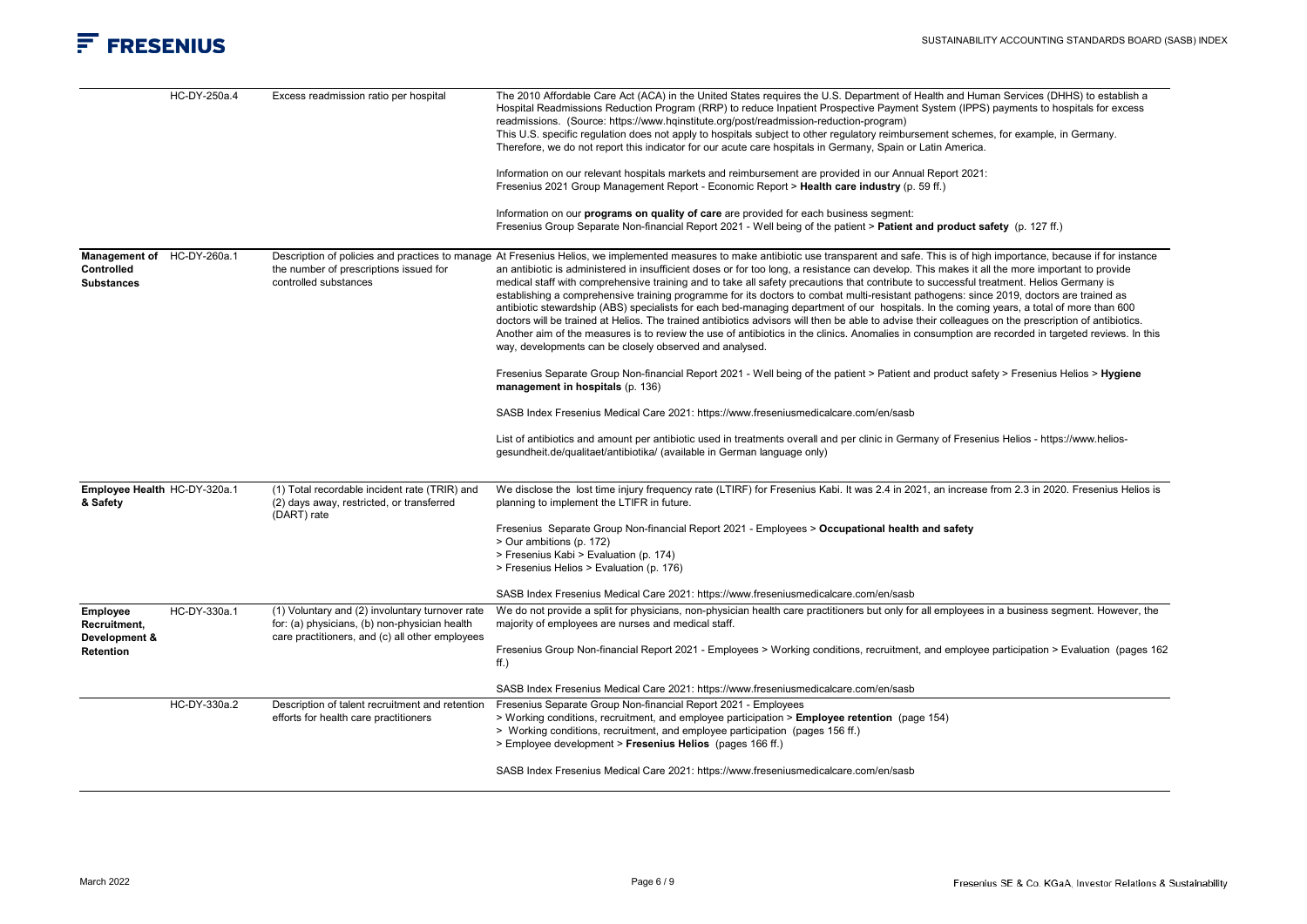

| Climate Change HC-DY-450a.1<br>Impacts on<br>Human Health &<br>Infrastructure |                    | Description of policies and practices to<br>address: (1) the physical risks due to an<br>increased frequency and intensity of extreme<br>weather events and (2) changes in the<br>morbidity and mortality rates of illnesses and<br>diseases, associated with climate change | Fresenius Group is currently assessing the impacts of climate change on our operating business. During the last reporing year, we started<br>evaluating the impact of Scope 3 emissons. We will provide updates on these assessments in our non-financial reporting going forward.<br>Fresenius Separate Group Non-financial Report 2021<br>> Strategy and management > Sustainability risks (p. 116)<br>> Strategy and management > Our sustainability goals and programs (p. 117)<br>> Strategy and management > EU-Taxonomy (p. 120)<br>> Wellbeing of the patient > Access to health care and medicine > Patient support in crisis and emergency situations (p. 124 f.)<br>> Environment > Our ambitions (p. 203) |
|-------------------------------------------------------------------------------|--------------------|------------------------------------------------------------------------------------------------------------------------------------------------------------------------------------------------------------------------------------------------------------------------------|-----------------------------------------------------------------------------------------------------------------------------------------------------------------------------------------------------------------------------------------------------------------------------------------------------------------------------------------------------------------------------------------------------------------------------------------------------------------------------------------------------------------------------------------------------------------------------------------------------------------------------------------------------------------------------------------------------------------------|
|                                                                               |                    |                                                                                                                                                                                                                                                                              | SASB Index Fresenius Medical Care 2021: https://www.freseniusmedicalcare.com/en/sasb                                                                                                                                                                                                                                                                                                                                                                                                                                                                                                                                                                                                                                  |
| Fraud &<br>Unnecessary<br><b>Procedures</b>                                   | HC-DY-510a.1       | Total amount of monetary losses as a result of<br>legal proceedings associated with Medicare<br>and Medicaid fraud under the False Claims Act                                                                                                                                | All relevant legal proceedings and related financial affects are disclosed in our Fresenius 2021 Group Annual Report - Note 30: Commitments<br>and contingencies (p. 342 ff.)<br>SASB Index Fresenius Medical Care 2021: https://www.freseniusmedicalcare.com/en/sasb                                                                                                                                                                                                                                                                                                                                                                                                                                                 |
| Activity metrics HC-DY-000.A                                                  |                    | Number of (1) facilities and (2) beds, by type                                                                                                                                                                                                                               | <b>Fresenius Medical Care:</b><br>- 4,171 dialysis clinics in about 50 countries<br><b>Fresenius Germany:</b><br>- 90 clinics, 130 outpatient clinics, and 6 prevention centers<br>- 29,955 acute care beds in Germany<br><b>Fresenius Spain:</b><br>- 45 hospitals, 88 outpatient centers and some 300 Occupational Risk Centers<br>- 8,174 beds<br>Fresenius Group Annual Report 2021 - Business segments > Fresenius Helios (p. 14)<br>Fresenius Group Management Report 2021 - Economic Report > Health care industry (p. 59 ff.)<br>Fresenius Group Fields of work - https://www.fresenius.com/hospitals                                                                                                         |
|                                                                               | <b>HC-DY-000.B</b> | Number of (1) inpatient admissions and (2)<br>outpatient visits                                                                                                                                                                                                              | Fresenius Group Annual Report 2021 - Business segments > Fresenius Helios (p. 14): Table "Key hospital indicators"                                                                                                                                                                                                                                                                                                                                                                                                                                                                                                                                                                                                    |
| <b>Health Care Distributors</b>                                               |                    |                                                                                                                                                                                                                                                                              |                                                                                                                                                                                                                                                                                                                                                                                                                                                                                                                                                                                                                                                                                                                       |
| Product Safety HC-DI-250a.1                                                   |                    | Total amount of monetary losses as a result of<br>legal proceedings associated with product<br>safety                                                                                                                                                                        | All relevant legal proceedings and related financial affects are disclosed in our Fresenius 2021 Group Annual Report - Note 30: Commitments<br>and contingencies (p. 342 ff.)                                                                                                                                                                                                                                                                                                                                                                                                                                                                                                                                         |
|                                                                               | HC-DI-250a.2       | Description of efforts to minimize health and<br>safety risks of products sold associated with<br>toxicity/chemical safety, high abuse potential,<br>or delivery                                                                                                             | Fresenius Group Annual Report 2021 - Risk Management (p. 95 ff)<br>Fresenius Separate Group Non-financial Report 2021 - Well being of the patient > Patient and product safety (p. 127 ff.)                                                                                                                                                                                                                                                                                                                                                                                                                                                                                                                           |
|                                                                               | HC-DI-260a.2       | Discussion of due diligence process to qualify<br>suppliers of drug products and medical<br>equipment and devices                                                                                                                                                            | Suppliers related to product manufacturing are subject to qualification processes based on the relevance of the delivered material or service. At<br>Fresenius Kabi the supplier's qualification and their recertification is regularly audited.<br>Fresenius Separate Group Non-financial Report 2021:<br>- Well being of the patient > Patient and product safety > Fresenius Kabi > Evaluation > Audits and inspections (p. 135)<br>- Compliance and Integrity > Supply Chain (p. 197 ff.)                                                                                                                                                                                                                         |
|                                                                               | HC-DI-260a.3       | Discussion of process for alerting customers<br>and business partners of potential or known<br>risks associated with counterfeit products                                                                                                                                    | Fresenius Separate Group Non-financial Report 2021 - Well being of the patient > Patient and product safety<br>> Fresenius Medical Care > Handling product complaints (p. 132)<br>> Fresenius Kabi > Product risk management (p. 133)<br>Example: Fresenius Kabi - Pharmaceutical Products - https://www.fresenius-kabi.com/us/pharmaceutical-products                                                                                                                                                                                                                                                                                                                                                                |
|                                                                               |                    |                                                                                                                                                                                                                                                                              |                                                                                                                                                                                                                                                                                                                                                                                                                                                                                                                                                                                                                                                                                                                       |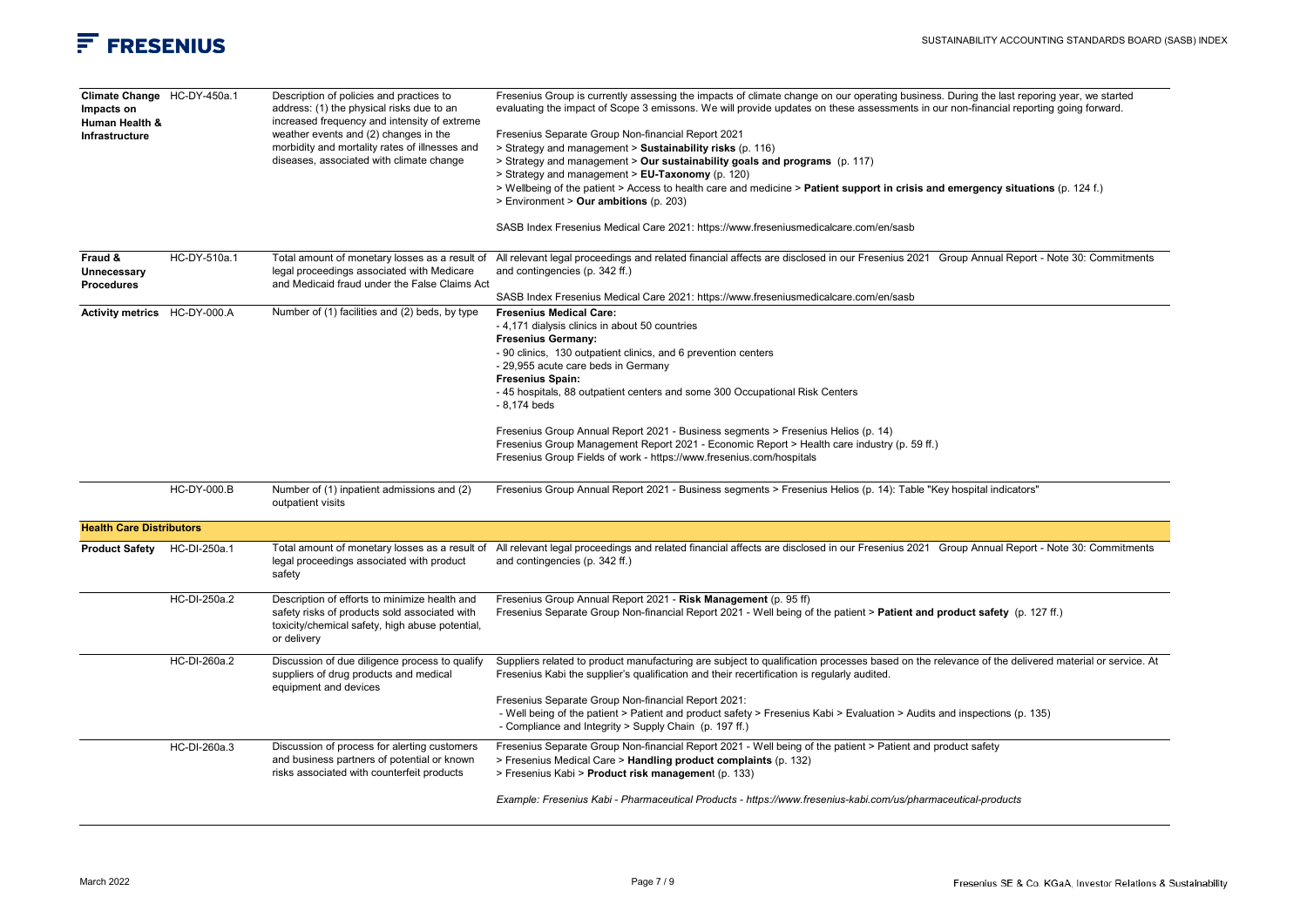| Product<br>Lifecycle<br>Management      | HC-DI-410a.1       | Discussion of strategies to reduce the<br>environmental impact of packaging throughout<br>its lifecycle                                              | Fresenius Group aims to improve the reporting scope on waste management going forward. In 2021, we started to report on waste volumes in<br>two business segments with indicators on hospital waste per bed.<br>Fresenius Separate Group Non-financial Report 2021 - Environment > Waste and Recycling Management (p. 208 ff.) |
|-----------------------------------------|--------------------|------------------------------------------------------------------------------------------------------------------------------------------------------|--------------------------------------------------------------------------------------------------------------------------------------------------------------------------------------------------------------------------------------------------------------------------------------------------------------------------------|
|                                         |                    |                                                                                                                                                      | Waste volumes: https://annualreport.fresenius.com/2021/sustainability-report/environment/waste-and-recycling-management/                                                                                                                                                                                                       |
| Business Ethics HC-DI-510a.1            |                    | Description of efforts to minimize conflicts of<br>interest and unethical business practices                                                         | Fresenius Separate Group Non-financial Report 2021 > Compliance and integrity (p. 182 ff.)<br>Fresenius Separate Group Annual Report 2021 - Notes > Independence and conflicts of interest (p. 224)                                                                                                                            |
|                                         | HC-DI-510a.2       | Total amount of monetary losses as a result of<br>legal proceedings associated with bribery,<br>corruption, or other unethical business<br>practices | All relevant legal proceedings and related financial affects are disclosed in our Fresenius 2021 Group Annual Report - Note 30: Commitments<br>and contingencies (p. 342 ff.)                                                                                                                                                  |
| Activity metrics HC-DI-000.A            |                    | Number of pharmaceutical units sold by<br>product category                                                                                           | We do not disclose the number of pharmaceutical units sold by product category, only sales by product segment.<br>Fresenius 2021 Annual report - Business segments (p. 7 ff.)                                                                                                                                                  |
|                                         | <b>HC-DI-000.B</b> | Number of medical devices sold by product<br>category                                                                                                | We do not disclose the number of pharmaceutical units sold by product category, only sales by product segment.<br>Fresenius 2021 Annual report - Business segments (p. 7 ff.)                                                                                                                                                  |
| <b>Medical Equipment &amp; Supplies</b> |                    |                                                                                                                                                      |                                                                                                                                                                                                                                                                                                                                |
| Product Safety HC-MS-250a.1             |                    | Number of recalls issued, total units recalled                                                                                                       | Fresenius Group does not report on the total numbers of recalls or total units recalled. It is our aim to act fast and proactively concerning recall<br>execution in order to minimize potential risks for patients. The recalls are discussed and agreed on beforehand with the respective authority.                         |
|                                         |                    |                                                                                                                                                      | SASB Index Fresenius Medical Care 2021: https://www.freseniusmedicalcare.com/en/sasb                                                                                                                                                                                                                                           |
|                                         |                    |                                                                                                                                                      | Fresenius Separate Group Non-financial Report 2021 - Well being of the patient > Patient and product safety<br>> Fresenius Medical Care > Handling product complaints (p. 132)<br>> Fresenius Kabi > Product risk management (p. 133)                                                                                          |
|                                         |                    |                                                                                                                                                      | Example: Fresenius Kabi - Pharmaceutical Products<br>https://www.fresenius-kabi.com/us/pharmaceutical-products<br>https://www.fresenius-kabi.com/us/pharmaceutical-product-updates                                                                                                                                             |
|                                         |                    |                                                                                                                                                      | See: https://www.fda.gov/safety/recalls-market-withdrawals-safety-alerts?search_api_fulltext=Fresenius&field_regulated_product_field=All                                                                                                                                                                                       |
|                                         | HC-MS-250a.2       | List of products listed in the FDA's MedWatch                                                                                                        | FDA Adverse Event Reporting: https://www.fda.gov/safety/medwatch-fda-safety-information-and-adverse-event-reporting-program                                                                                                                                                                                                    |
|                                         |                    | Safety Alerts for Human Medical Products<br>database                                                                                                 | SASB Index Fresenius Medical Care 2021: https://www.freseniusmedicalcare.com/en/sasb                                                                                                                                                                                                                                           |
|                                         | HC-MS-250a.4       | Number of FDA enforcement actions taken in<br>response to violations of current Good<br>Manufacturing Practices (cGMP), by typ                       | In the reporting year, there were no actions taken that stand against our quality goals.<br>Fresenius Medical Care conducts quality audits and reviews on a regular basis. Guidelines of current Good Manufacturing Practice (cGMP)<br>guidelines are taken into account, see:                                                 |
|                                         |                    |                                                                                                                                                      | Fresenius Separate Group Non-financial Report 2021 - Well-being of the patient > Patient and product safety > Certifications and commitment<br>(p. 129)                                                                                                                                                                        |
|                                         |                    |                                                                                                                                                      | SASB Index Fresenius Medical Care 2021: https://www.freseniusmedicalcare.com/en/sasb                                                                                                                                                                                                                                           |